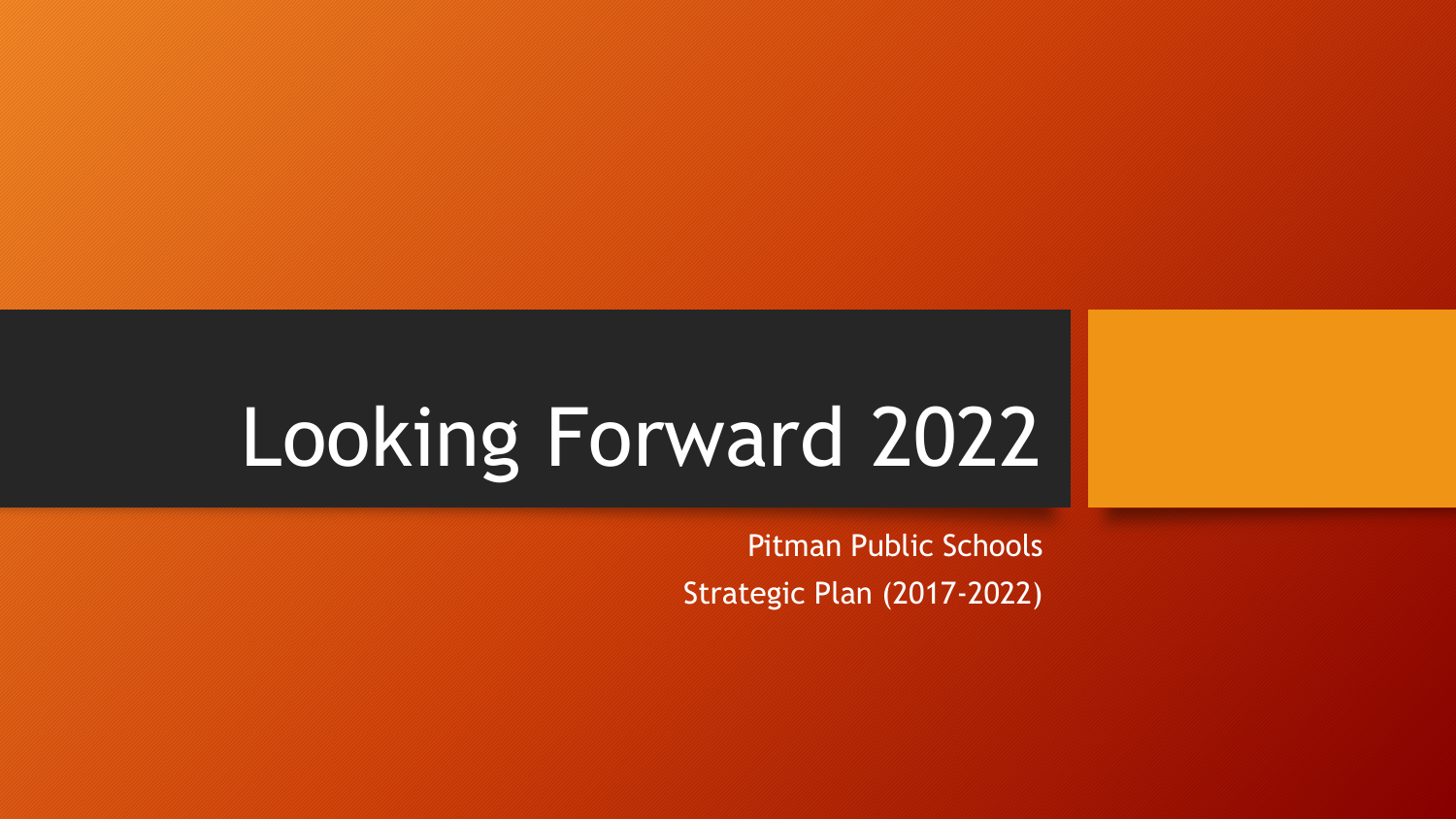# Strategic Visioning/Planning Process

- Summer 2016 contracted with consultants, planned multi-tiered process
- December 2016 community/parent and student surveys (300+ respondents)
- January April 2017 Strategic Visioning sessions (42 member team, 4 monthly sessions)
- Summer 2017 Final reports submitted by consultants, district leadership and BOE develop multi-year goals, objectives, and strategies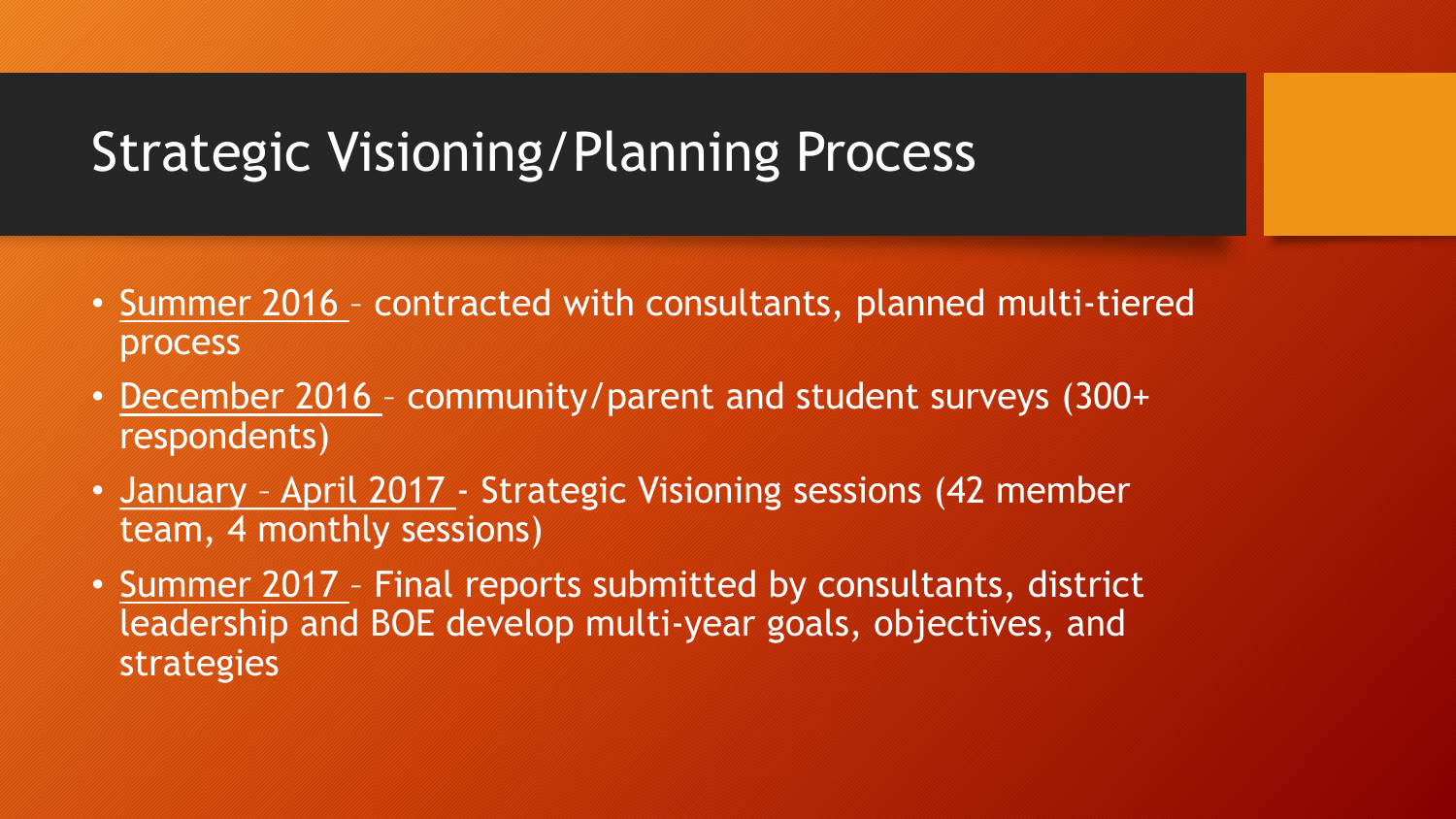# Strategic Visioning Process

- January 2017: Identify district/community values
- February 2017: Review of the district's strengths, weaknesses, opportunities, and threats
- March 2017: Imagining educational futures meeting the needs of the PHS Class of 2030
- April 2017: getting to the dream of 2030 within the context of 2017-2022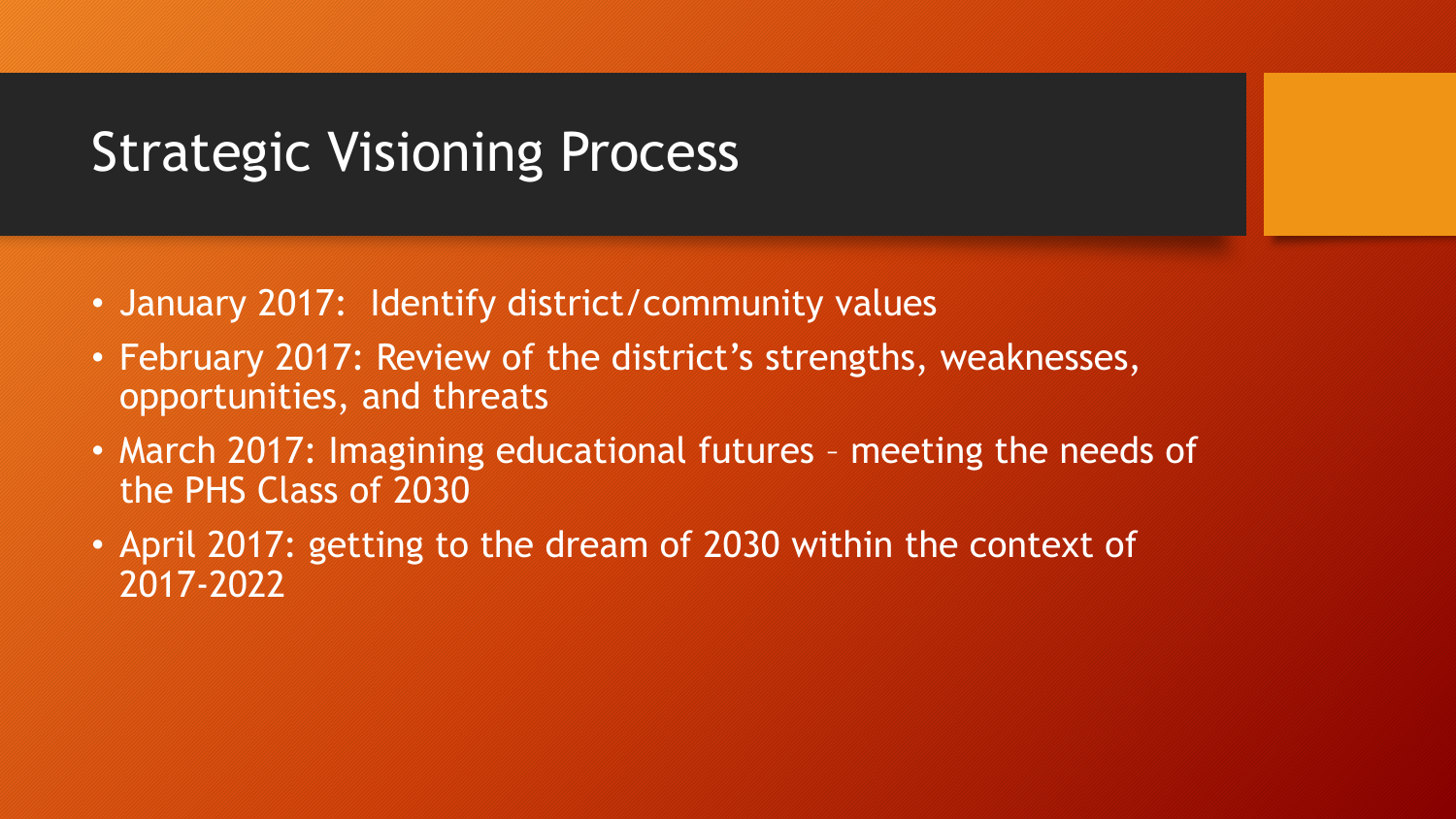### District Mission and Vision

• **Mission**: *Building on our unique traditions, the mission of the Pitman School District, in partnership with families and our community, is to educate all students through exceptional learning experiences to be discerning, ethical, confident citizens. It is the expectation of this school district that all pupils achieve the New Jersey Student Learning Standards at all grade levels.*

• **Vision**: *To be the best school district in South Jersey.*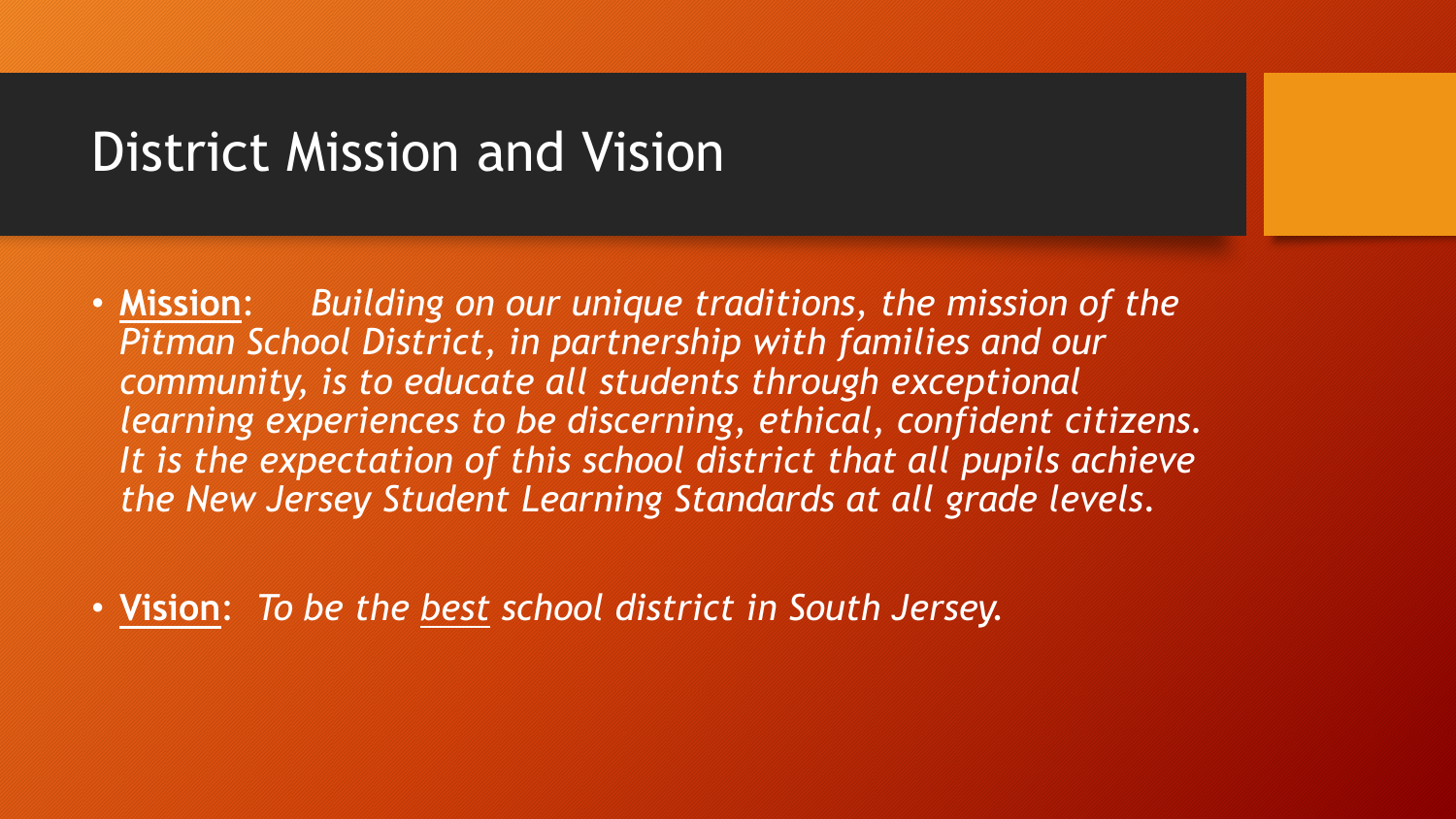# District Values

- Safety
- Closeness, connection, intimacy
	- small size is a positive (Class sizes, schools, town)
- Culture of engagement
	- Person to person; community to school; parent to teacher; etc.
- Reputation for a generally high quality of schools, educators, and of preparation of our children for their future
- Sense of Commitment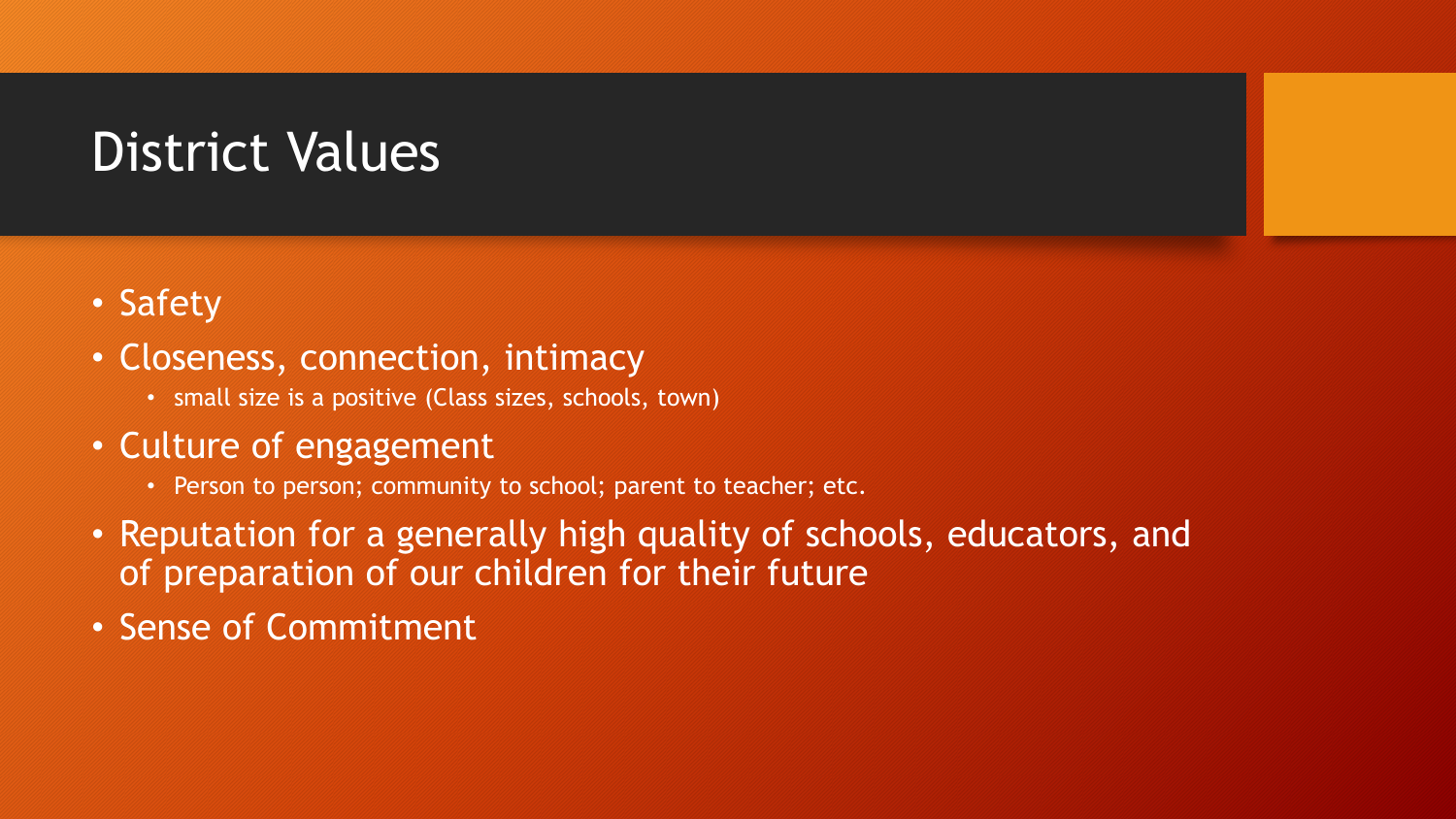# Strengths of the District

#### • Families

- Good teachers
- Neighborhood schools/small walking district
- Principals/admins/BOE/leadership
- Communication
- Safety

#### • Students

- Sports
- Teachers
- School climate/comfortable/ friendly environment
- Math
- English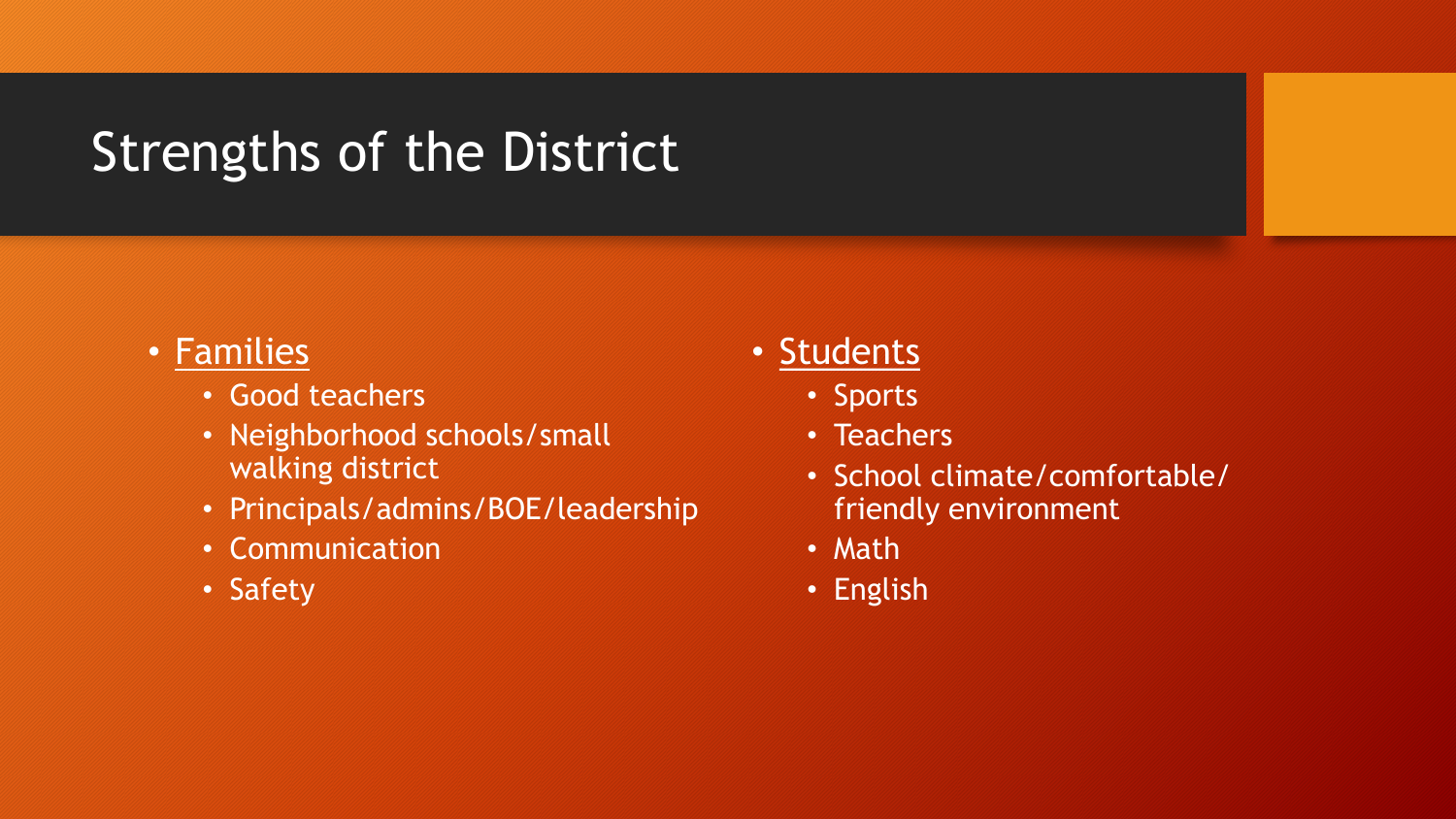### Challenges of the District: Areas in Need of Improvement

- Families
	- Buildings/Facilities air conditioning
	- Technology
	- Curriculum alignment, rigor, etc.
	- Communication
	- Teachers/Administration

#### • Students

- Facilities bathrooms, cleanliness, etc.
- Technology
- Science
- Lunch/food service
- Teachers/Administration/staff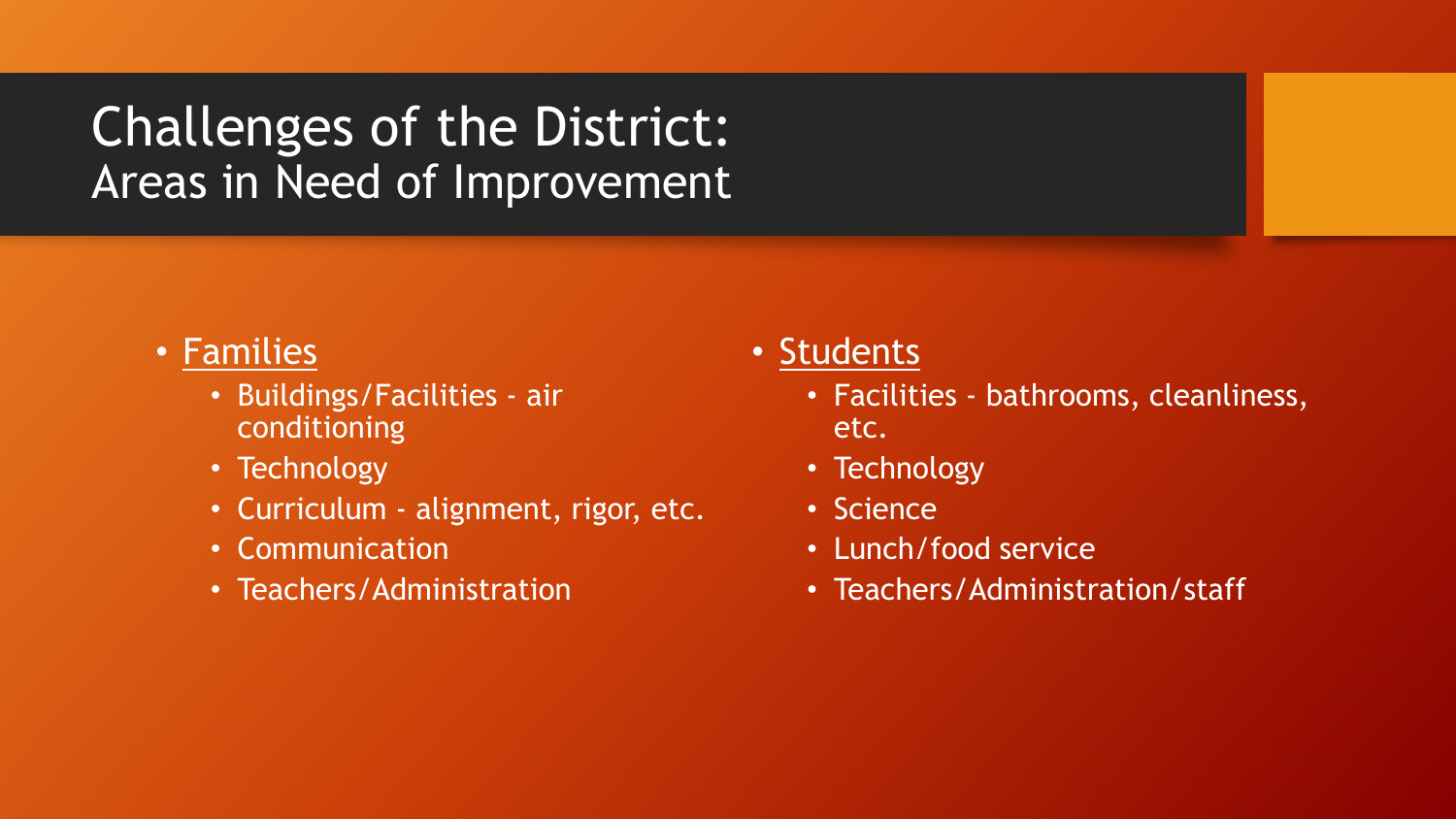# Opportunities for the District

#### • Less emphasis or eliminate

- High stakes testing/PARCC
- Football/Sports
- Physical education

#### • Start doing/do more

- Improve/enhance technology
- Teach Life Skills/Financial Literacy
- STEM programs
- Career
	- exploration/vocational/individualized programming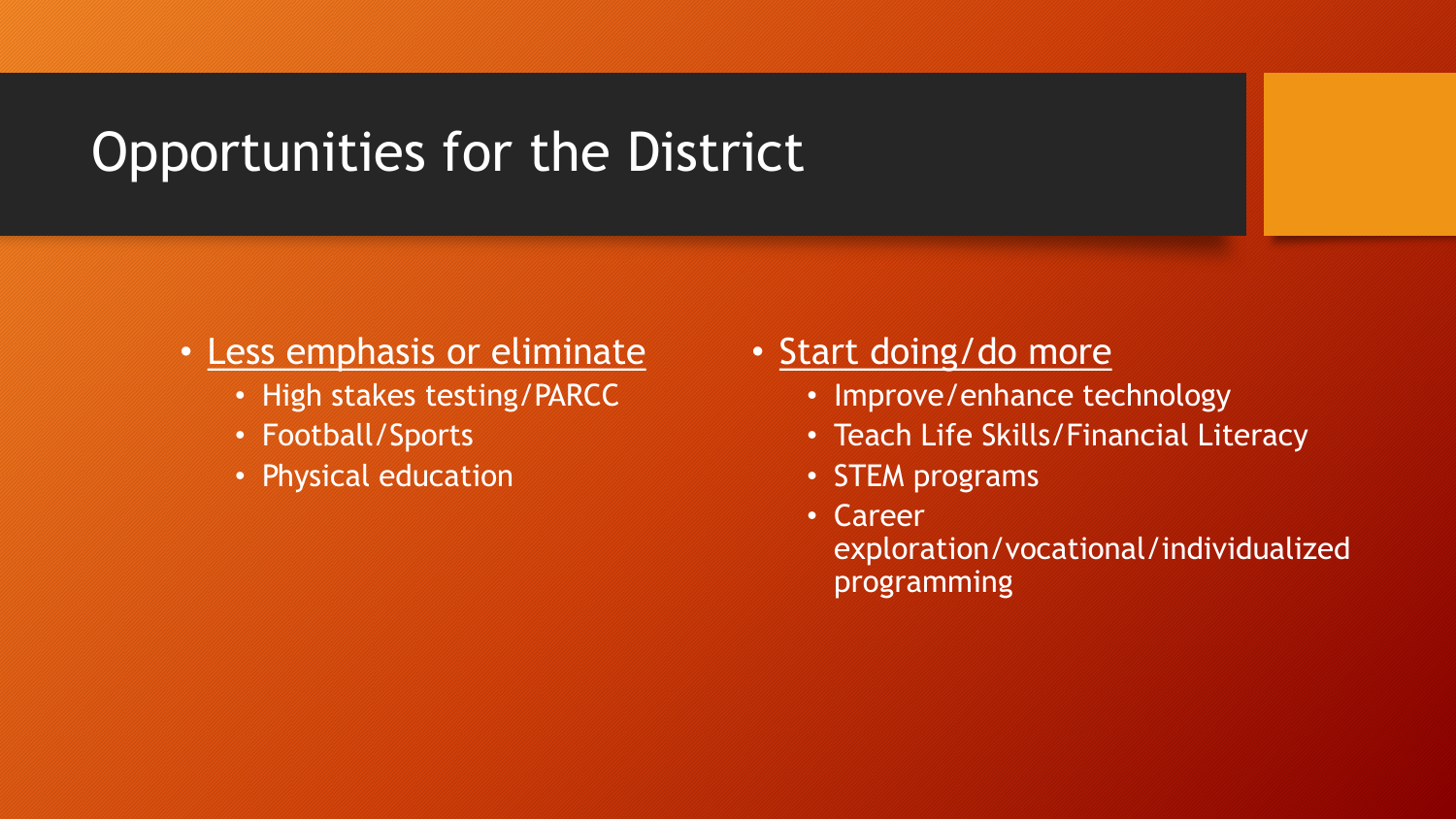# Threats to the District

#### • Declining enrollment

• demographics

#### • Competition for students

- GCIT
- choice districts
- private schools
- homeschooling

#### • Funding

- State aid reductions (adjustment aid phase-out)
- Local tax base
- Federal grants reduced
- Other revenues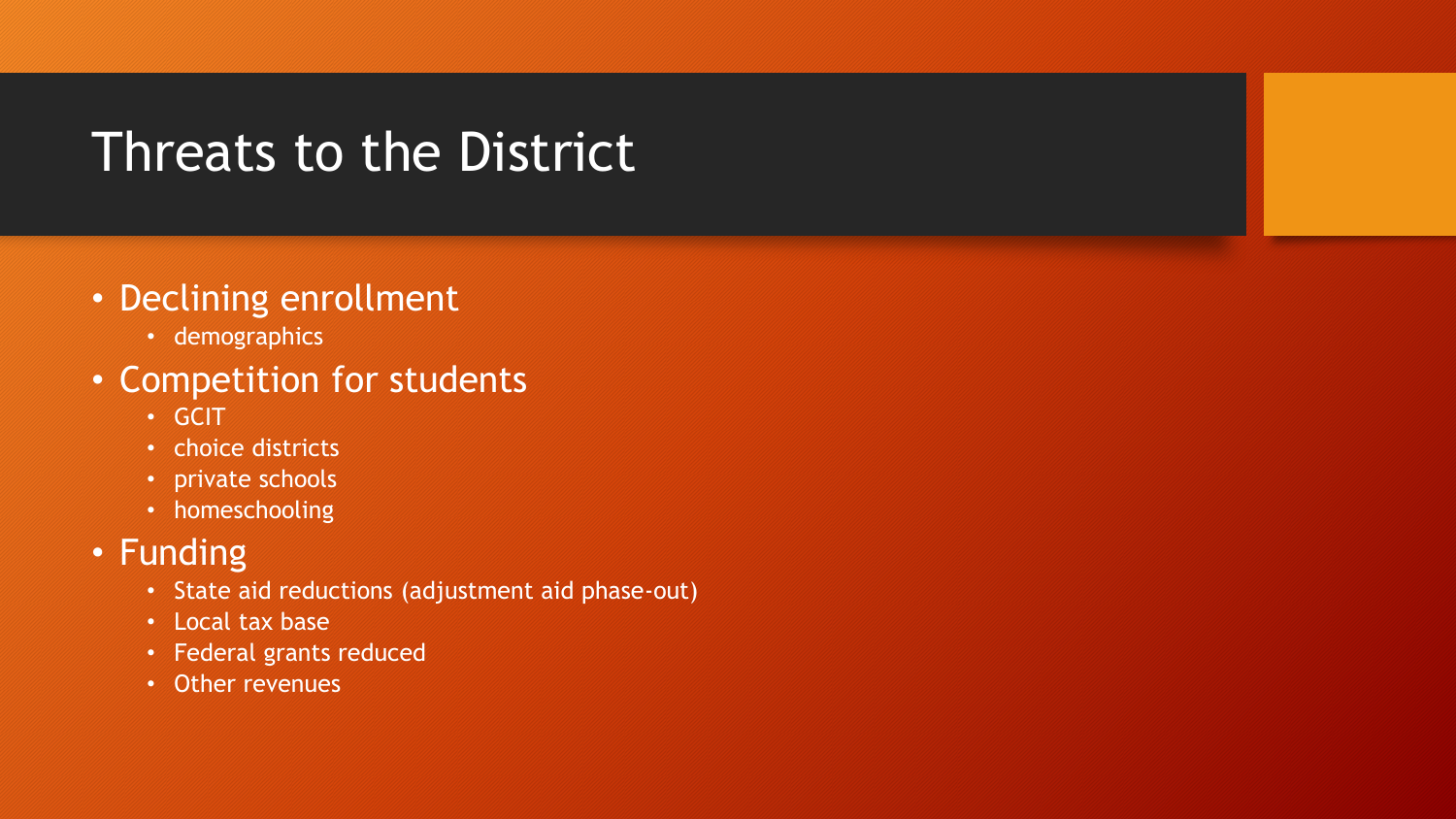#### Educational Futures Preparing the PHS Class of 2030 for a productive future

What are we tying to produce?

- Perhaps: Personal growth? College and career ready? Leadership for global community?
- Definitely: Prepared for a world that will be different in significant ways from the world we now inhabit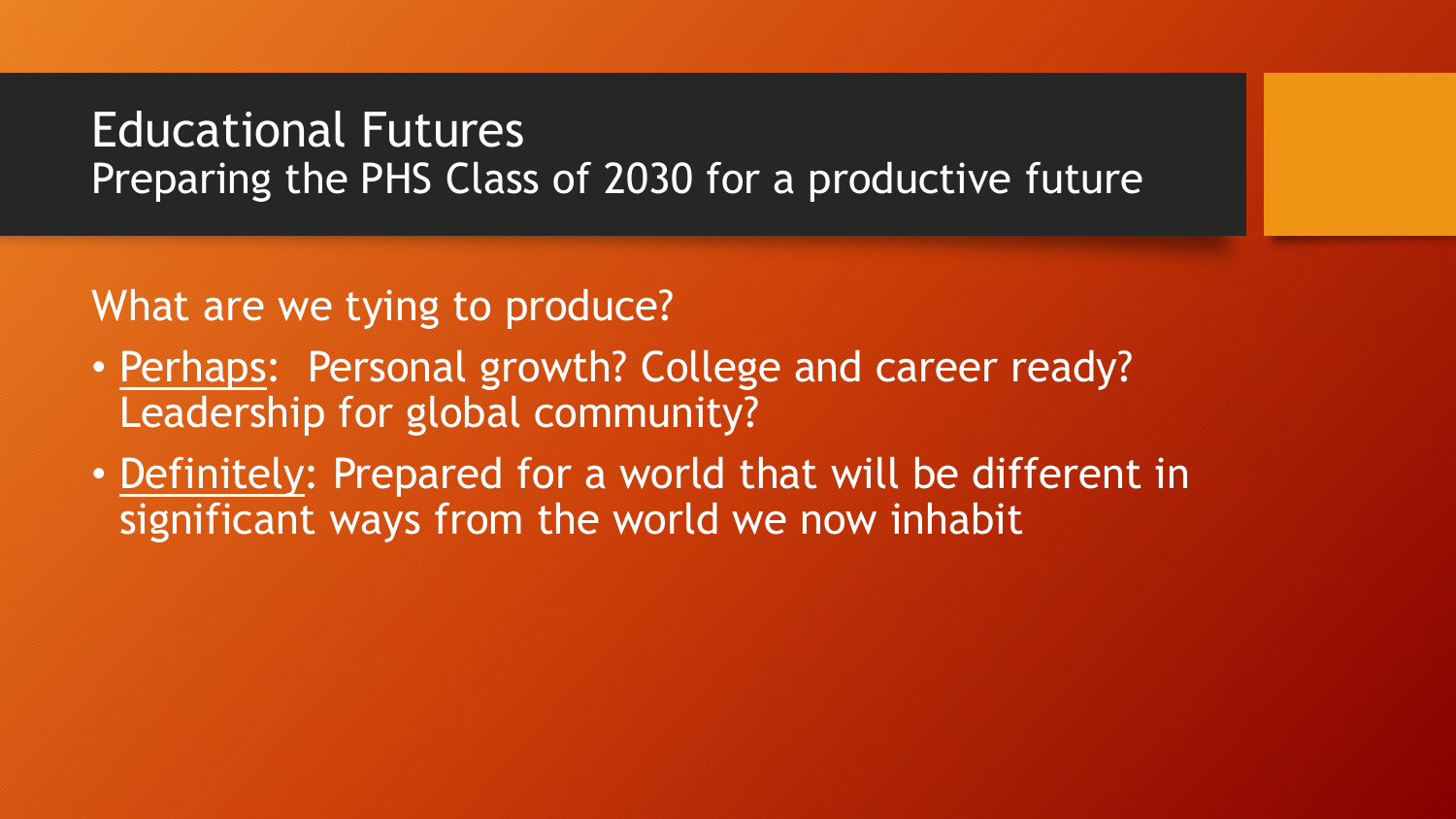### Educational Futures

- Evaluation of Emerging Careers
- Identify required "hard" and "soft" skills for future careers
- How do schools adapt to meet the need?
	- Expanded learning ecosystems
	- Personalization of learning learning playlists, DIY credentialing
	- Restructured learning organizations what does school look like?
	- Unbounded learning space and time redefined
	- Role of educators redefined
	- Blending learning landscapes within communities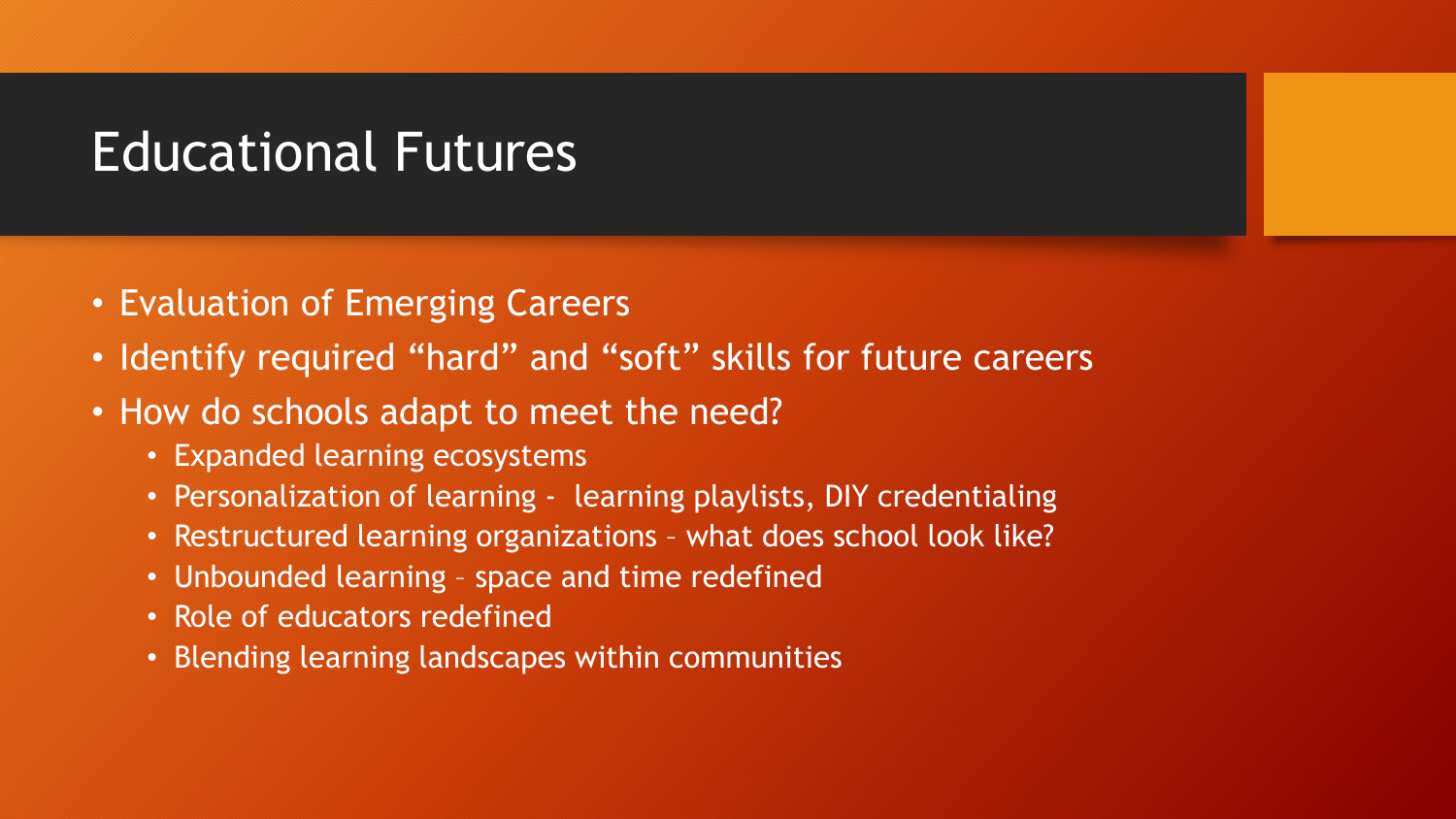# Key Takeaways

- The strengths of the district are rooted in close, positive personal relationships
	- Reflective of the town's vision of itself
	- Community to school; families to teachers/school leaders; teachers to students; others
	- Small size is a plus
- Strong support for investment in facilities to meet student/community needs and desires
	- Update/modernize buildings
	- Safety = major concern
	- Technology-rich learning environments
- Desire to see greater community partnership beyond school walls
- Key areas of priority:
	- Career exploration/real world skills experiences
	- STEM
	- Technology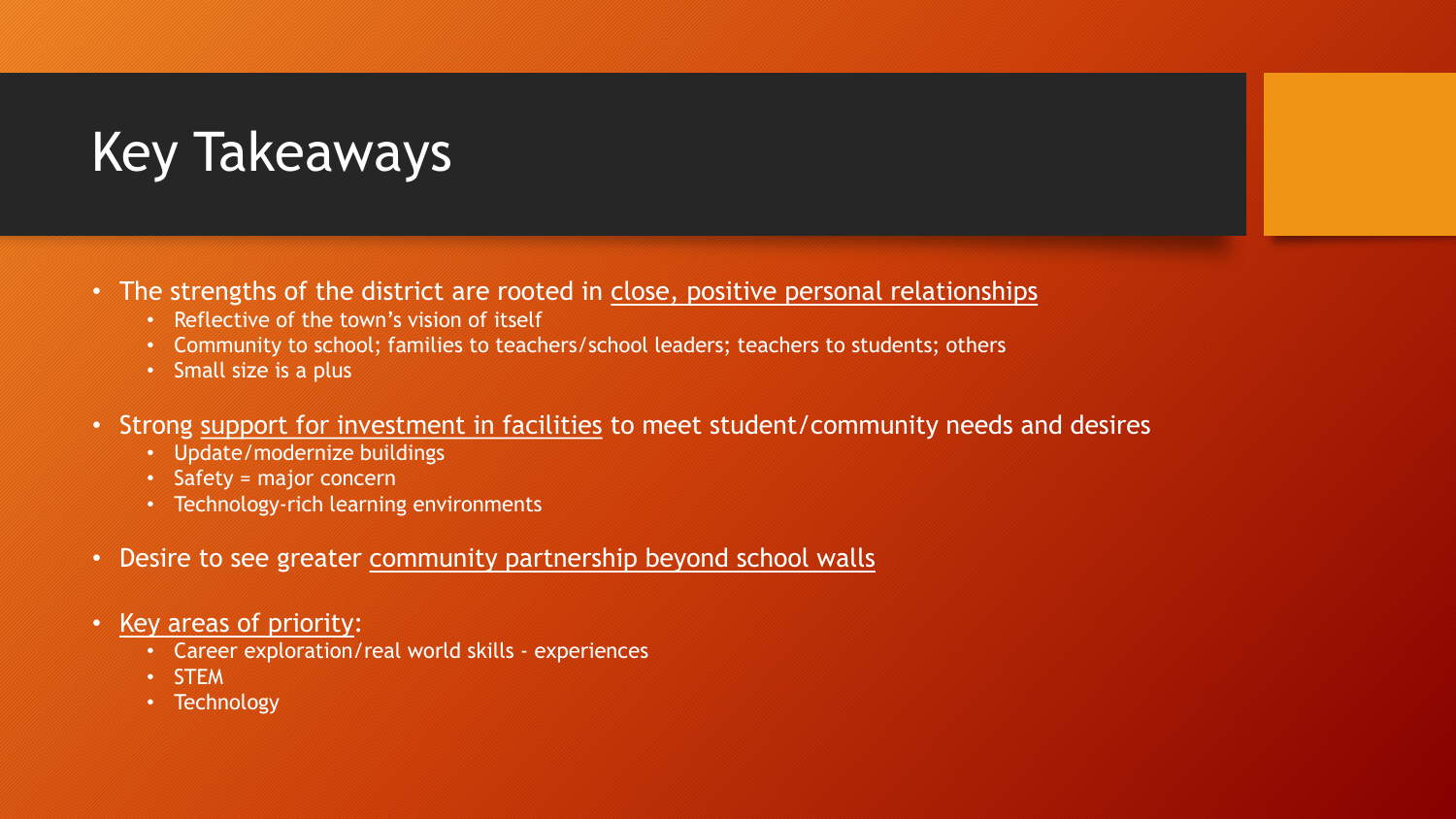# District Goals (2017-2022)

- **Goal #1**: Provide a superior, comprehensive educational program with a range of opportunities that fully prepare students for college, careers, and a productive life in the future.
- **Goal #2**: Create and maintain safe and dynamic environments for teaching and learning.
- **Goal #3**: Create a culture of community engagement and support for the district's mission.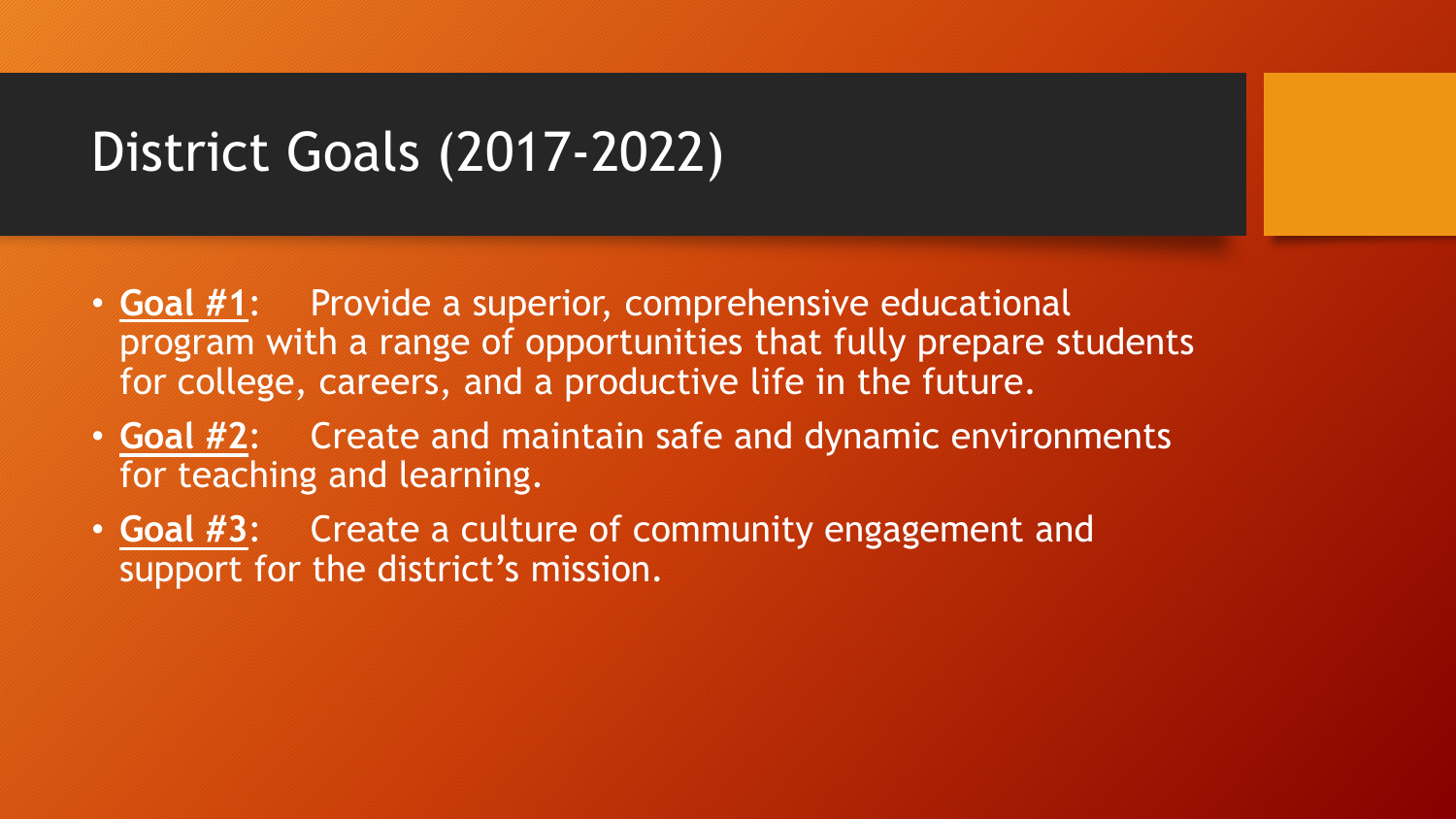**Goal #1**: Provide a superior, comprehensive educational program with a range of opportunities that fully prepare students for college, careers, and a productive life in the future.

- **Objective 1.1 –** Implement instructional and assessment best practices in support of a rigorous curriculum.
- **Objective 1.2 –** Develop an enhanced program of student personnel (guidance) services, with a focus on post-secondary aspirations, preparation and implementation.
- **Objective 1.3 –** Develop and support revised, updated, and integrated technology curricula and instructional practices that emphasize critical thinking and design principles.
- **Objective 1.4 –** Develop and implement collaborative learning experiences that extend beyond the walls of the school and support achievement of student learning standards.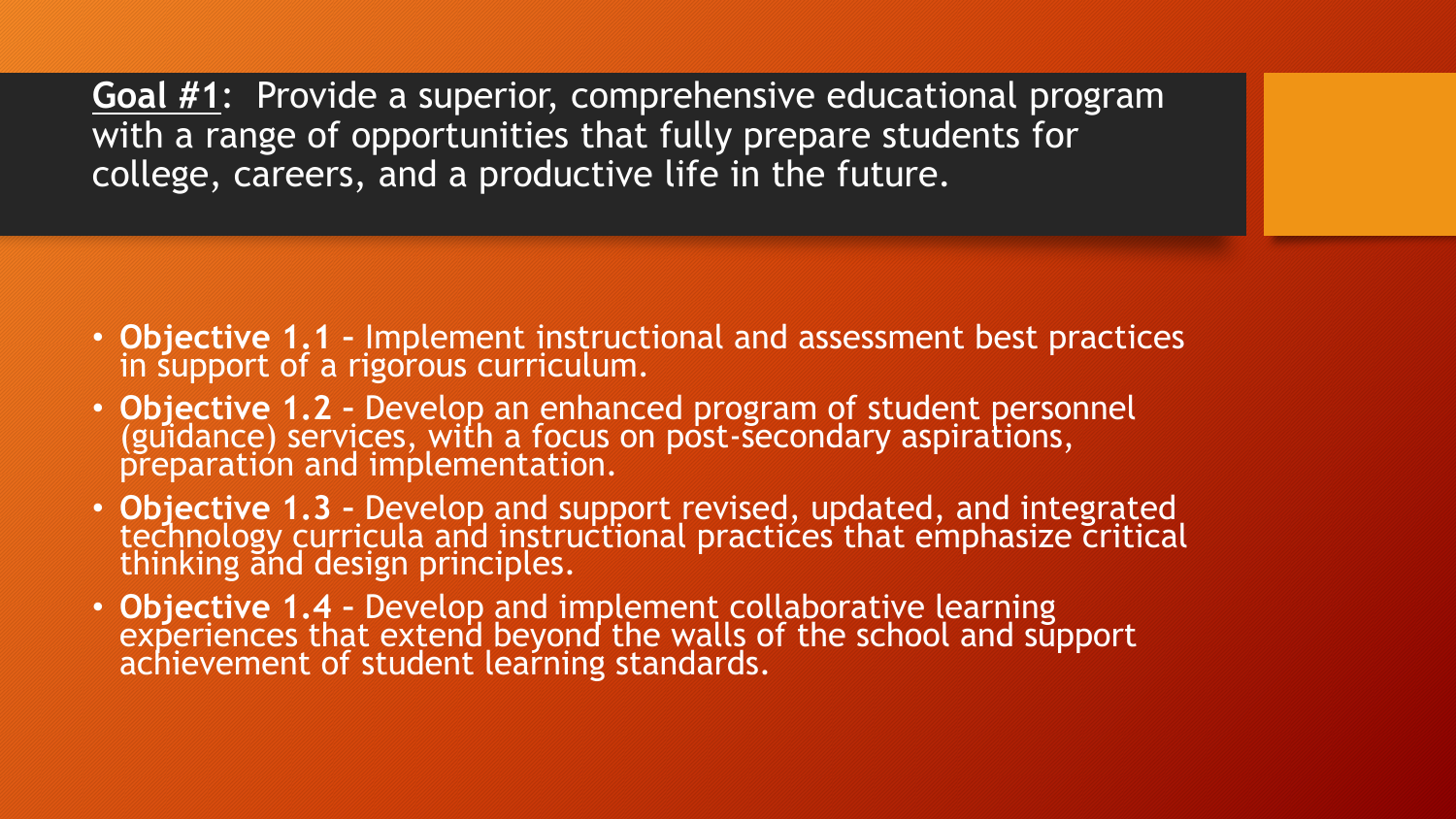#### **Goal #2**: Create and maintain safe and dynamic environments for teaching and learning.

- **Objective 2.1 –** Develop and implement an updated long-range plan for maintenance and capital projects to maximize the comfort and teaching/learning capacity of students and staff members.
- **Objective 2.2 –** Develop and implement a new campus master plan that transforms current learning spaces to become modern learning "ecosystems".
- **Objective 2.3 –** Implement school security upgrades (per state security audit recommendations) to ensure that schools are as safe as possible for students and staff members.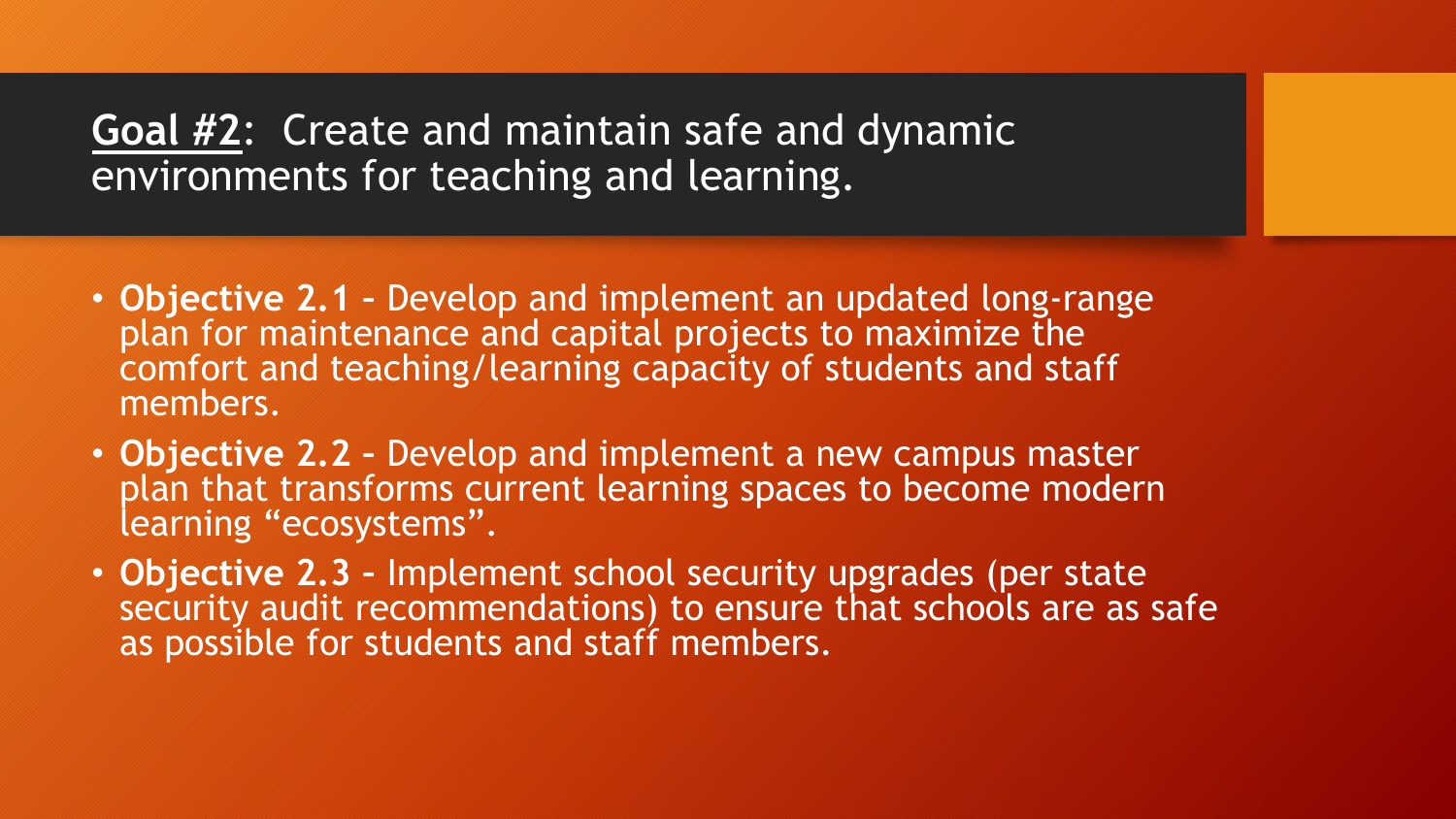**Goal #3**: Create a culture of community engagement and support for the district's mission.

- **Objective 3.1 -** Continue to strengthen the district's financial position (responsive and responsible to taxpayers)
- **Objective 3.2 –** Boost enrollment and retention of resident students through robust marketing aimed at keeping high school students in district, and attracting more non-resident tuition students to the district.
- **Objective 3.3 –** Develop/update communications plan, robust marketing initiatives, district branding, and media relations to inform and engage families and the community
- **Objective 3.4 -** Develop partnerships and opportunities to support student learning and community engagement